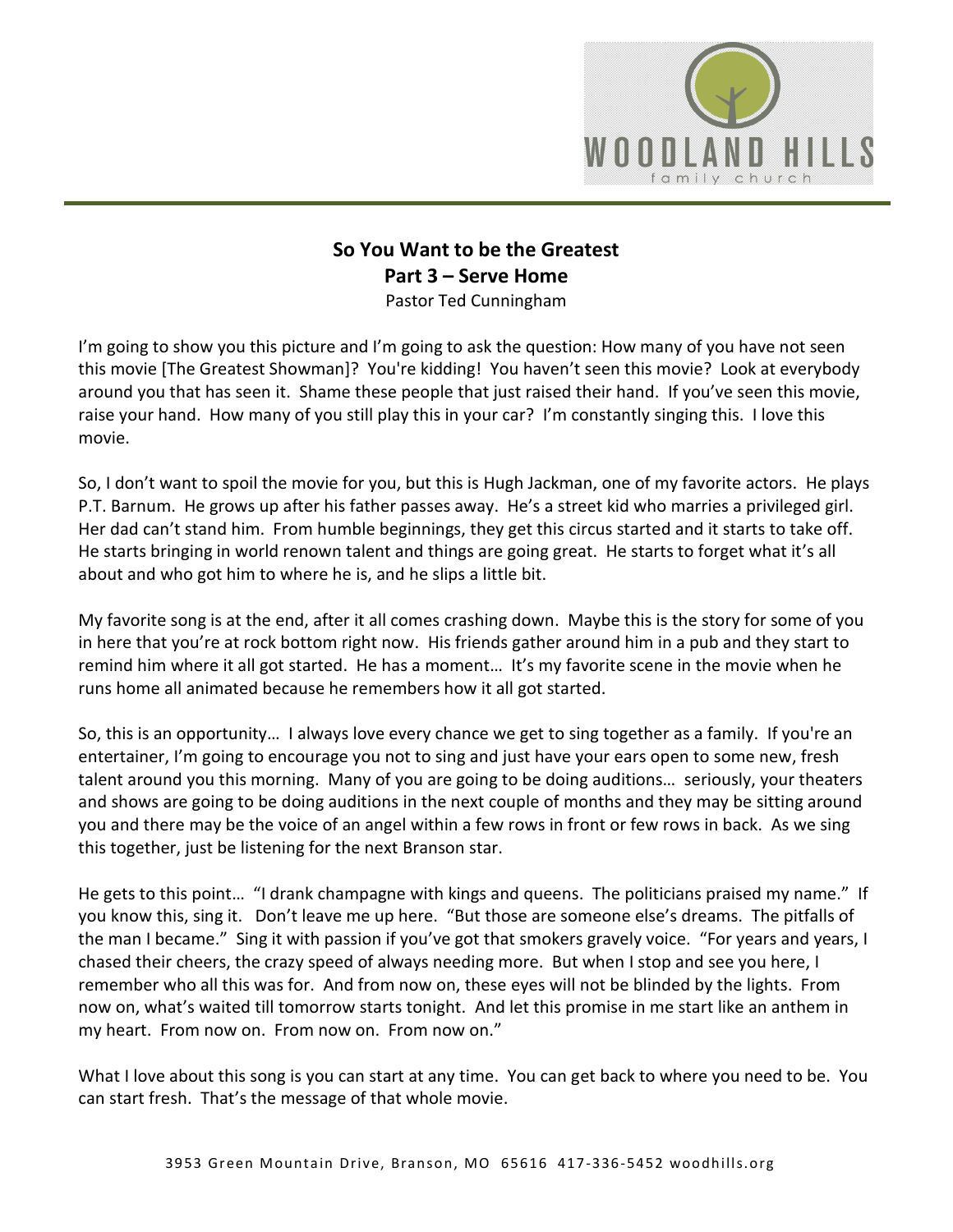We've taken this verse as our theme for *So You Want to be the greatest*. The greatest among you won't be the greatest showman; the greatest among you will be your servant.

We talked last week about serving the local church. We talked the week before that about serving. This week we want to talk about Serving Home, so if you have your Bibles, turn to Joshua 1. We're going to look at his story today and the declaration he makes. Maybe it was on a wall in your home growing up. It's on the wall we have right now in my home. His declaration as to who the source of their family is going to be. As you're turning there, just start to picture a little bit this morning about what it would be like if, in homes, all we ever see are spouses serving spouses. Your children have a front row seat to your marriage. And they are watching and their listening and their remembering and their repeating. They are going to leave your home one day and hopefully, they saw Mom serving Dad and Dad serving Mom.

After Christmas, my wife started watching this show. I think it's on Netflix. It's a show with this sweet Asian lady who helps you declutter your home. Has anybody watched this show? This woman is ruining our home. She teaches you how to declutter. I'm not going to make this up one bit. She wants you to walk into your closet… How many of you could clean out your closet? Here's what she tells you to do. You're supposed walk in and grab an article of clothing and you're supposed to ask yourself, *does this bring me joy?* If it doesn't bring you joy, you're supposed to say thank you for the joy that it brought you in the past. I'm not making this up, not one bit. Then she tells you to give it a little kiss and discard it.

I'm just looking out at some guys. I can just see you walking into your closet and doing this. I think this is the difference between men and women. Men don't walk in and go, "Do these jeans bring me joy?" No, what are we asking? "Do these jeans still fit? If they still fit, they're staying, but I'm discarding stuff that no longer fits." With my kids, we've done like five truck loads of garbage and stuff that needs to be decluttered from home. There is still stuff in the garage that needs to be piled up.

But this is their mom's love language: acts of service and quality time. I serve her for long periods of time to show her love. I want my kids to see it because I want my kids to serve us, serve each other, serve their church. We have parents serving children; our kids are seeing that. I've been doing dishes for years. Amy cooks… She loves the Food Network too. It looks like it after we've done a meal. There are dishes everywhere and eggs coated onto the pan. You scrub and they don't come off in the dishwasher. I want my kids to see that I'm serving their mom and I'm also serving them because (Mom and Dad, amen on this) we want homes where children are serving parents! And all God's people said… Amen. "From now on. From now on." Oh, you ain't singing now are you, pal?"

How about this? Let's get absolutely radical today. What about siblings serving siblings? Brother, did Mom and Dad just tell you to make your bed? Oh, because I love you, I want to do that for you." "Corynn, clean your room." And Carson comes up, "Corynn, don't clean your room. I'll clean it for you." We laugh, but… I mean the greatest among you will be a servant. We want families serving churches and communities. It starts in the home. Before you serve each other – this is what we're going to learn from the life of Joshua today –be settled on your source.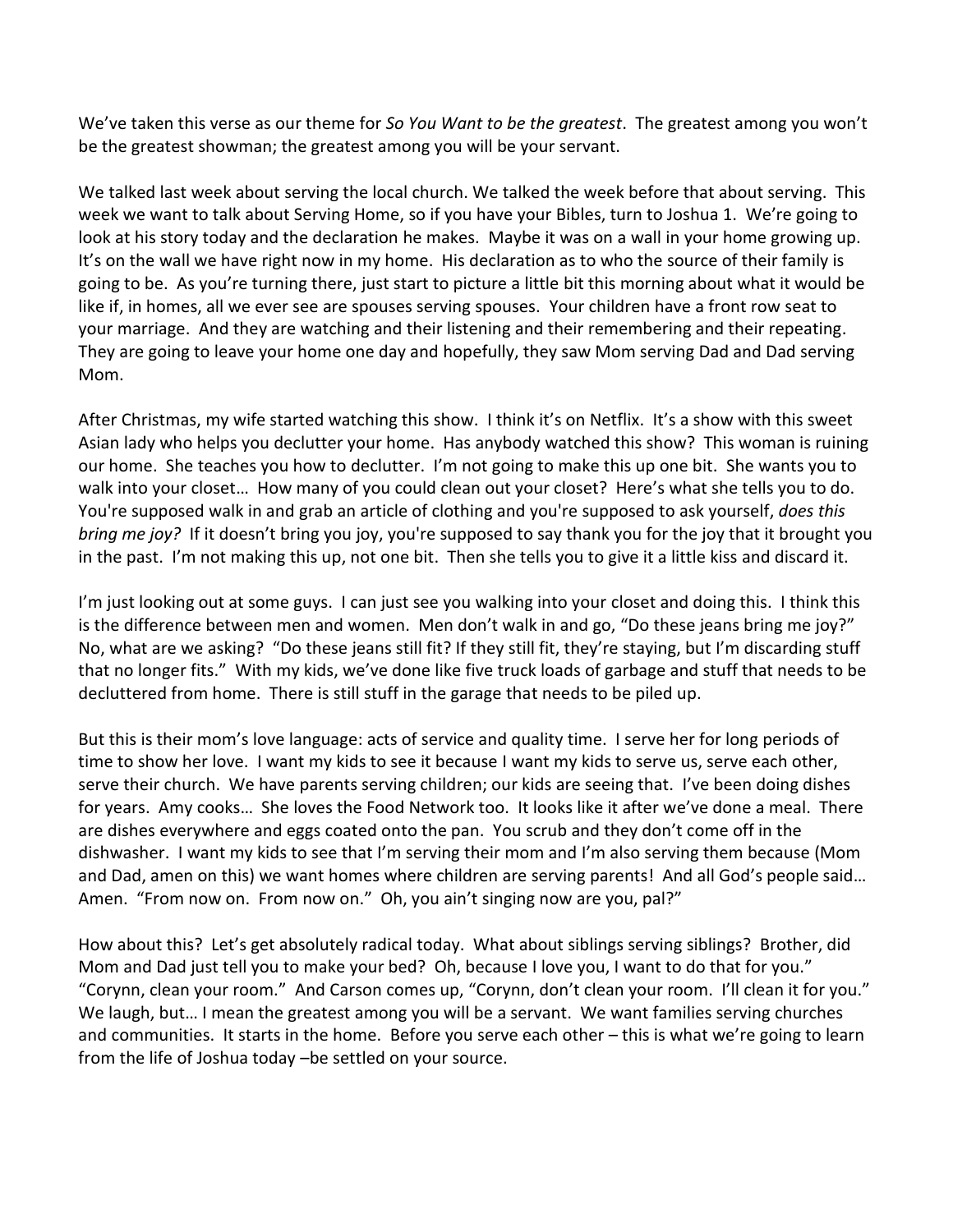We looked at it two weeks ago. We want to serve with no expectations. I want to serve my wife with no expectation. I want to serve my children with no expectation. I want them serving each other with no expectation. How do you do that. It's when you understand the people in your home are not your source of life. The source of life is Jesus, not you, not me.

We're going to jump into Joshua 1: 1. We're going to spend a little bit of time here because there are two words in here that I saw this week and I thought this is where our church is at right now with kind of a new core value of our church surfacing.

*[1](https://www.studylight.org/desk/?q=jos%201:1&t1=en_niv&sr=1) After the death of Moses the servant of the Lord, the Lord said to Joshua son of Nun, Moses' aide…*  Let's stop right there. That's just an introductory sentence, but I want to look at this idea that he was the aide to Moses. He knew how to serve, and he watched Moses lead the children of Israel to the Promised Land. There's something that surfaced in the last year at Woodland Hills that we want to share with you. Your wondering how this surfaced. Did leaders just decide it or did the elders sit down and decide we need more values? No, it kind of rises to the surface. A core value you hear us share often around here is do for one what you can't do for all. We don't want to look at how great the need is and do nothing; we want to see how great the need is in our community and do something. So, we'll do for one what we can't do for all. We believe that every member is a minister. That's a core value of our church. We don't just have five or six people that do the ministry of the church; it's those who profess faith in Jesus. You are a minister. Someone who meets need in love.

Before we see what Joshua is called to and how he's called to lead the children into the Promised Land, this is the big idea from him being the aide of Moses. **We want you to serve before you lead**. In a growing church, what happens is people show up all sorts of qualified to serve and lead in ministries. Sometimes, they want to jump right in and start leading this or leading that. We just want to encourage you that before you lead here at the church, serve. Let us watch you and you watch us. Let us get to know you and you get to know us. Serving before you lead.

A few years ago, I had the opportunity to do the devotional right before Dan Cathy's talk as he went around the country to all the Chick-fil-A owner/operators. I really enjoyed traveling in that season because I stayed for a lot of the talks that they gave to the owner/operators. I wanted to see how they had a culture of "It will be my pleasure to serve you." What are they being taught, these leaders at this level? In that time, I had the opportunity to sit down and spend time with Dan Cathy, the CEO of Chickfil-A. He was in a transitional season of his life, taking over the company from Truett, but he was also leaving like 60 years of Southern Baptist life and joining Louie Giglio's church, Passion City in Atlanta.

I asked Dan Cathy how that was going. I go, "It's gotta be something." He played the trumpet in his church orchestra for years. He wanted to go ahead and jump right in and play the trumpet with Chris Tomlin at Passion City. Again, we love brass and we love using that, but it's not always used in worship. When he asked Louie how he could serve, Louis told him, "Well, what we do at Passion City is everybody here is a door holder for the first year." I absolutely love that. Dan Cathy goes, "Yeah, I have to hold the door open for a year."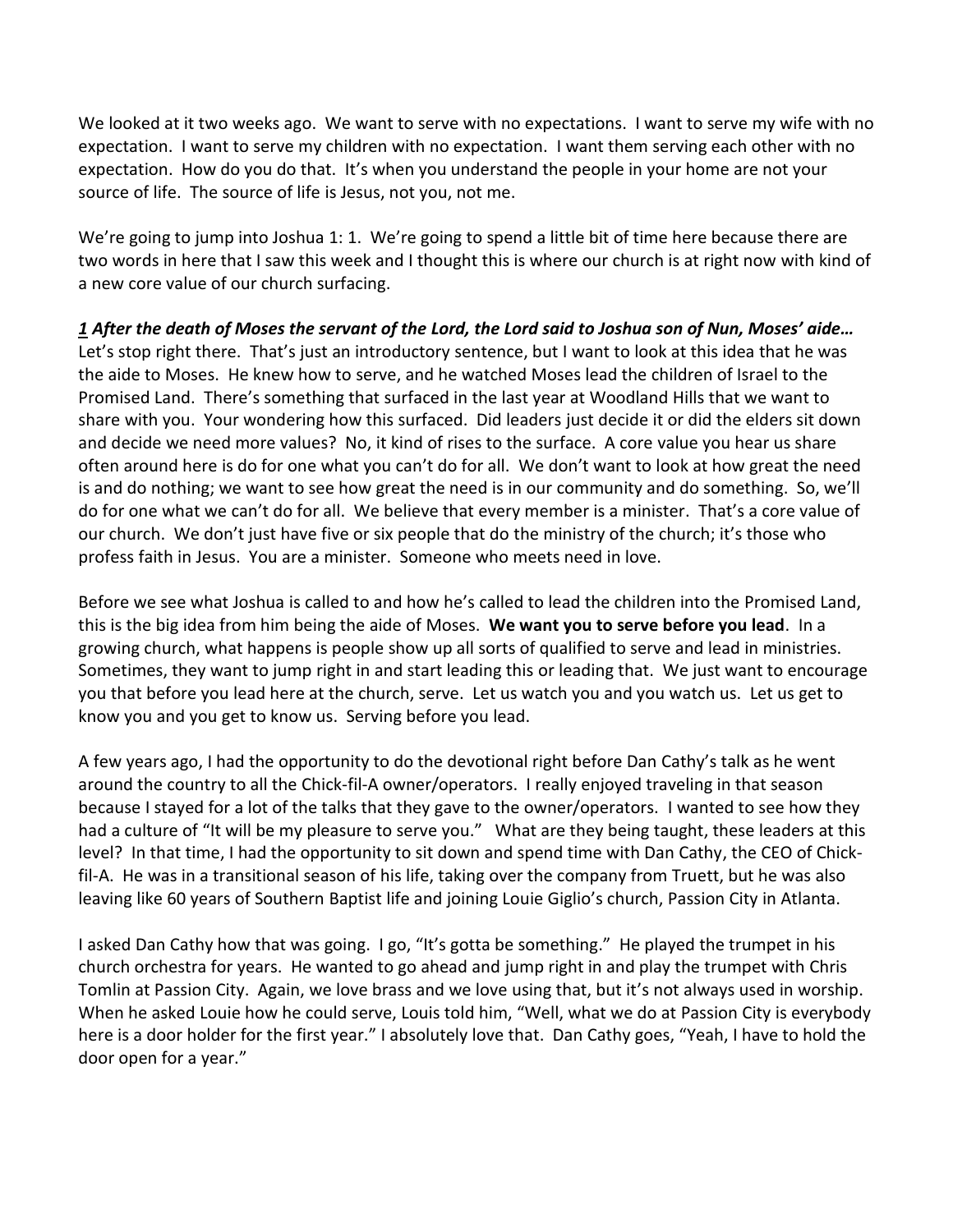Now, do you think the CEO of Chick-fil-A has a problem holding the door open for a year? No. Because "it will be my pleasure to serve you." The door holders this morning are like, "Man, this is an awesome Sunday to be greeting at Woodland Hills."

Dan said, "My dad, Truett, when he started the Hawaiian chicken…" He wanted to do a Hawaiian chicken franchise, like an entirely different restaurant theme based on chicken. Under each cash register, he wanted to leave a ukulele that after you put in your order of Polynesian chicken sandwich, the cashier would pull out the ukulele and sing you a little Hawaiian number.

So, this family gets serving and understanding and that's kind of what we're looking at here as a church. If you're brand new to our church, we're glad you're here and here's what we're telling you. Don't jump in and start leading. We don't know you. You don't know us. Be the aide, be someone who serves, be someone who says, "Alright, I've got to find my place of service. I don't have to be in charge. I want to just roll up my sleeves and get busy serving."

This week, we said good-bye to a dear friend of our church, Jim Sedlacek. As I was preparing notes… We had a service here and one in Phoenix go on at the exact same time. Over 20 of you showed up to celebrate his life. He was basically the chairman of our elders, although I don't know how he became that. We don't technically have one, but he started to run the place. I was trying to figure it out. I can't remember how I met Jim. I can't remember how he became the chairman of the elders and all of us did what he said. He just ran the money and he was just in charge. As I started trying to think when this happen and that happen, I didn't have any memory of it. Do you know why? It's because Jim was awesome at serving. He served himself into leadership. And that's what Joshua does.

*[2](https://www.studylight.org/desk/?q=jos%201:2&t1=en_niv&sr=1) "Moses my servant is dead."* Strong words, but if you go back one chapter to Deuteronomy, at the end of Deuteronomy, you know that Moses led the children of Israel and then he climbs Mt. Nebo from the plain of Moab and the Lord shows him the land. But guess what? Moses is not going. What a great leadership principle for us. Many of us are called to take people here, but not there. I love this because it's for all of us in leadership here at Woodland Hills. As I look around at young people sitting in here, I'm 20 years older than some of you. It's my job and I'm part of a leadership team that's taking the church to here; it's your job to take the church there. Some of you are in a ministry right now and God has called you to take it to this point, but not to there.

I think about the same thing with parents. As parents, it's our job to take our kids to here, but then they are leaving your house. And all the parents said… Amen. We're not going with you there. But we hope you take the Lord and a relationship with the Lord with you and you are now going to be in your own position. Go, but I'm staying here.

It's one of my favorite ways, and I'm grateful I get to start off every speaking season talking to the Kanakuk Link Year. It's a gap program between high school and college, 18 – 20 years olds. I think they have 67 enrolled this year. I love it because they are right at this point where Mom and Dad brought them to here, but Mom and Dad are supposed leave them here and say, now you go on and, hopefully, everything we've placed in you in the last 18, 19, 20 years will continue on.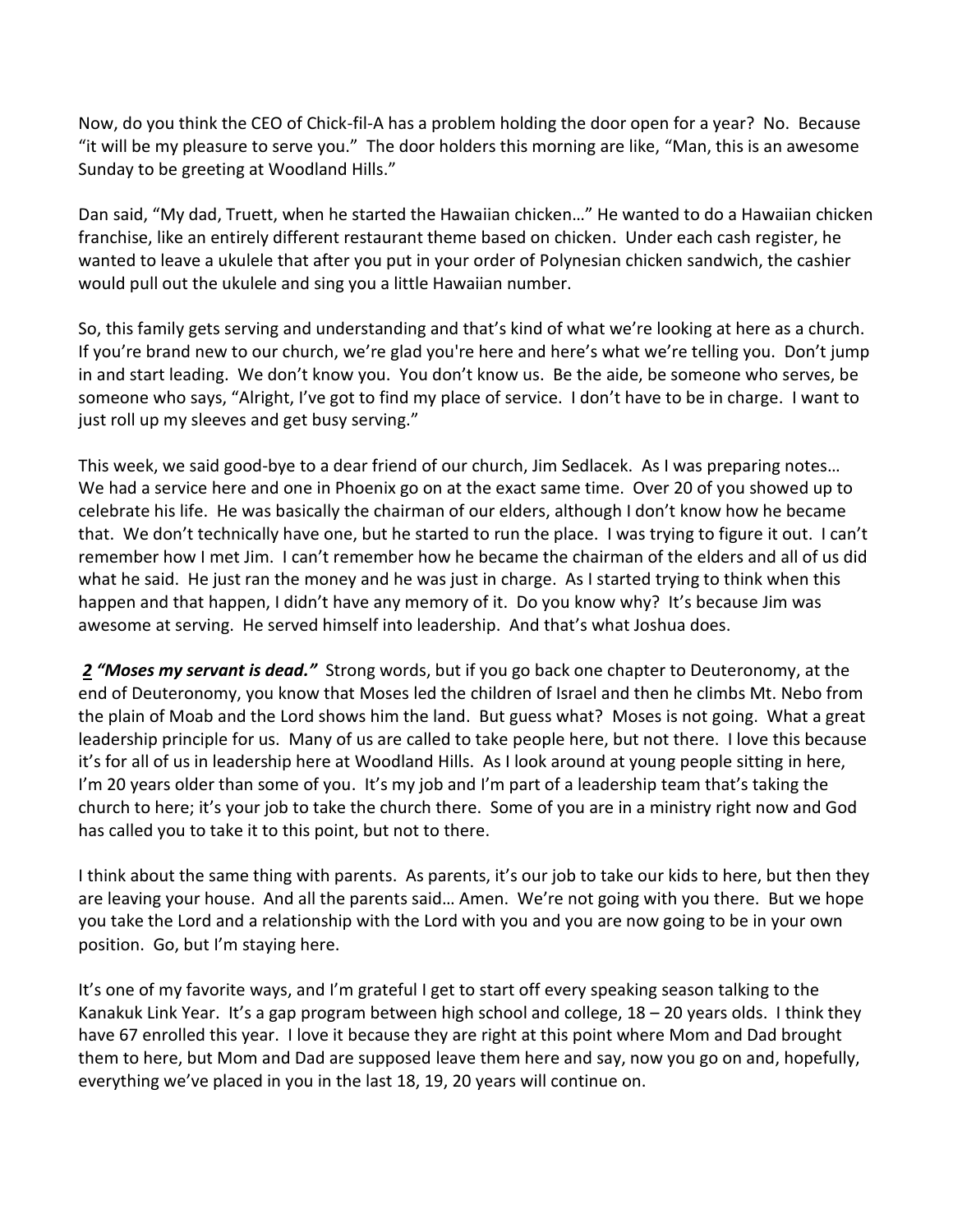One of the reasons I love sharing with this group is because a lot of them have parents that said, "I brought you to here and I'm going to keep going with you to there." And it's a lot of frustration for the young people and for the parents. There's a point coming, Mom and Dad, where you send them on down the road. And all God's people said… Amen. There's a point where my children will hear, "Your dad is dead, Grandpa is dead, Grandma is dead. Now what are you going to do?" The time has come. It's time for you to step up and not just have your parent's faith or your grandparent's faith, but to have as faith of your own and lead on your own.

*"Now then, you and all these people, get ready to cross the Jordan River…"* Something Moses was not to do. He got them to there, but wasn't going to cross it. *"…into the land I am about to give to them to the Israelites. [3](https://www.studylight.org/desk/?q=jos%201:3&t1=en_niv&sr=1) I will give you every place where you set your foot, as I promised Moses. [4](https://www.studylight.org/desk/?q=jos%201:4&t1=en_niv&sr=1) Your territory will extend from the desert to Lebanon, and from the great river, the Euphrates—all the Hittite country—to the Mediterranean Sea in the west. [5](https://www.studylight.org/desk/?q=jos%201:5&t1=en_niv&sr=1) No one will be able to stand against you all the days of your life. As I was with Moses, so I will be with you; I will never leave you nor forsake you. [6](https://www.studylight.org/desk/?q=jos%201:6&t1=en_niv&sr=1) Be strong and courageous, because you will lead these people to inherit the land I swore to their ancestors to give them."*

*[7](https://www.studylight.org/desk/?q=jos%201:7&t1=en_niv&sr=1) "Be strong and very courageous. Be careful to obey all the law my servant Moses gave you…"* Your parents brought you to this point. They poured into you the scripture, the Word of God, they prayed with you, they spent time with you, they taught you the responsibility necessary for your faith, for work, for relationships, now take it with you. Mom and Dad come to a point they are supposed to stop. They're not supposed to go with you. "…*do not turn from it to the right or to the left, that you may be successful wherever you go."*

Go all the way to the back of the book now to Joshua 24. This is a summary of Joshua's life and how he lived this out. As he gathers the Israelites together, he's going to make a declaration on behalf of himself and his household. And he's calling them to make the same decision and to make the same declaration. *[14](https://www.studylight.org/desk/?q=jos%2024:14&t1=en_niv&sr=1) "Now fear the Lord and serve him with all faithfulness. Throw away the gods your ancestors worshiped beyond the Euphrates River and in Egypt, and serve the Lord. [15](https://www.studylight.org/desk/?q=jos%2024:15&t1=en_niv&sr=1) But if serving the Lord seems undesirable to you, then choose for yourselves this day whom you will serve…"* It's very important to understand this is rhetorical. He's not saying you have two choices; both of them would be okay for you; just pick one. No, that's not what's going on here. There is only one choice and he declares it. *"…whether the gods your ancestors served beyond the Euphrates, or the gods of the Amorites, in whose land you are living."* Here's where he declares as a leader before the people. This sits over a couch in our home. *"But as for me and my household, we will serve the Lord."* We've made the declaration.

And here's how the people respond. *[16](https://www.studylight.org/desk/?q=jos%2024:16&t1=en_niv&sr=1) Then the people answered, "Far be it from us to forsake the Lord to serve other gods! [17](https://www.studylight.org/desk/?q=jos%2024:17&t1=en_niv&sr=1) It was the Lord our God himself who brought us and our parents up out of Egypt, from that land of slavery, and performed those great signs before our eyes. He protected us on our entire journey and among all the nations through which we traveled."*

I think this is important. As you pray tonight as a family, as you gather your family around a meal table maybe here in a few moments, that it wouldn't just be prayers of petition or it wouldn't just be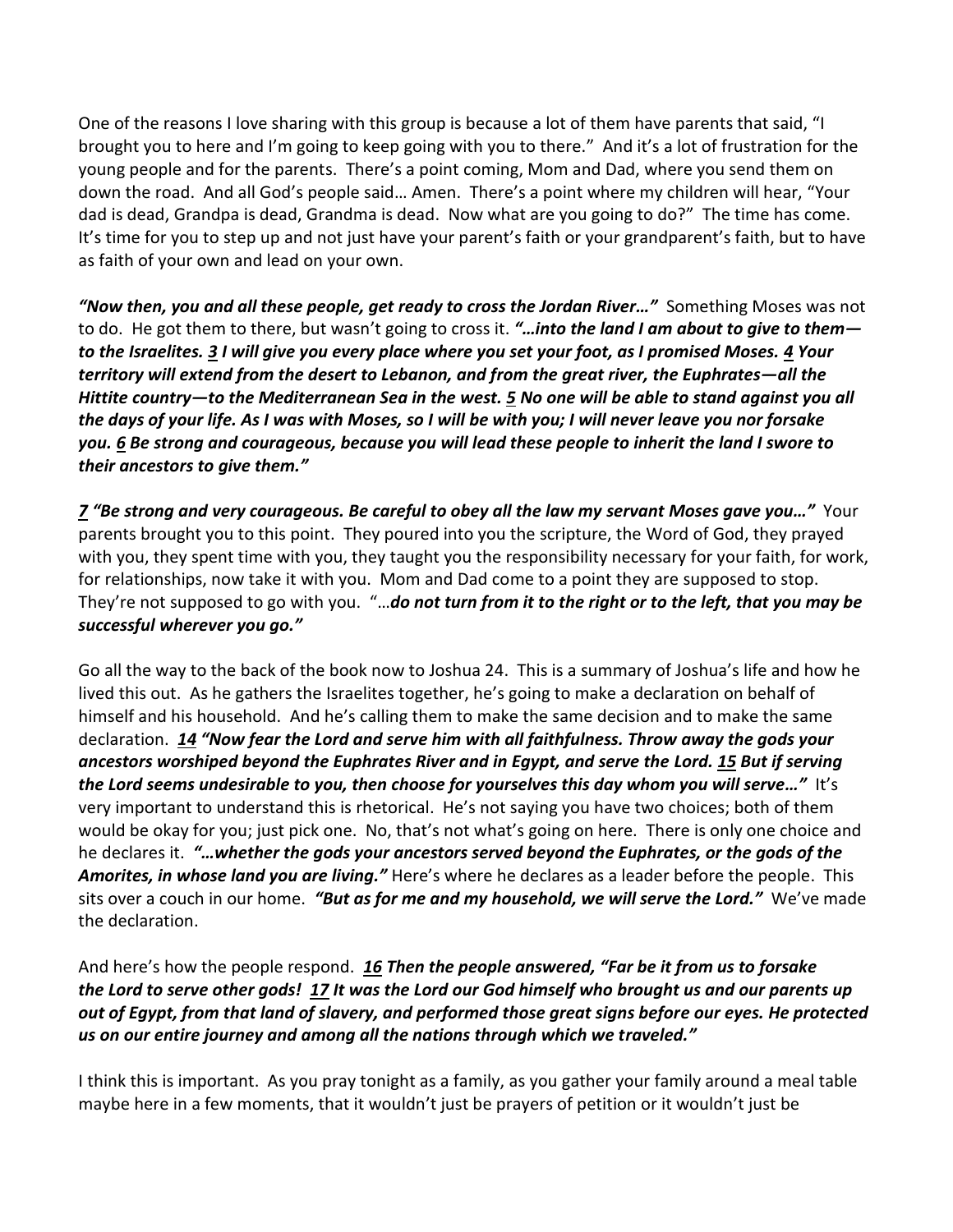requests, but that you, as a family, would take plenty of time to remember God's goodness in your life. That you would take time to list out and thank the Lord directly to him for all the good he has brought in your life. You can start with your salvation. You can remember your life that was in bondage and slavery and the Lord delivered you from that. He saved you. Start by thanking him for that.

Sometimes our prayer requests just become a long list of things we want and things we need when we should be saying thank you to the Lord. May our hearts always be full of gratefulness for what he has done for us up to this point. It's when we stop being grateful that we become entitled. When we forget the Lord is when we start taking it on our own. As P.T. Barnum, in the movie, forgot what got him to where he was, we often do this in our faith. We get somewhere, we have some success, and we start to take credit for it. We start to think we did something here when we should be thanking the Lord for all that he has done for us.

## *[18](https://www.studylight.org/desk/?q=jos%2024:18&t1=en_niv&sr=1) "And the Lord drove out before us all the nations, including the Amorites, who lived in the land. We too will serve the Lord, because he is our God."*

I'm calling you to make that commitment today for your family as well. This is where you find great success in life. It's following the Lord, not turning to the right or to the left, but choosing the Lord as your source of life, as the source of your family, and making that declaration and decision in your home.

If you go a couple of chapters from this, into Judges, you see a completely different picture. We read this in Judges 2 *[8](https://www.studylight.org/desk/?q=jud%202:8&t1=en_niv&sr=1) Joshua son of Nun, the servant of the Lord…* I love this. May this be said of you. May this be said of your sons and of your daughters. *…died at the age of a hundred and ten. [9](https://www.studylight.org/desk/?q=jud%202:9&t1=en_niv&sr=1) And they buried him in the land of his inheritance, at Timnath Heres in the hill country of Ephraim, north of Mount Gaash.*

*[10](https://www.studylight.org/desk/?q=jud%202:10&t1=en_niv&sr=1) After that whole generation had been gathered to their ancestors…* They died and now they are gone. "Okay, so we've gotten you to this point." ….*another generation grew up who knew neither the Lord nor what he had done for Israel.* They forgot. *[11](https://www.studylight.org/desk/?q=jud%202:11&t1=en_niv&sr=1) Then the Israelites did evil in the eyes of the Lord and served the Baals. [12](https://www.studylight.org/desk/?q=jud%202:12&t1=en_niv&sr=1) They forsook the Lord, the God of their ancestors, who had brought them out of Egypt. They followed and worshiped various gods of the peoples around them. They aroused the Lord's anger [13](https://www.studylight.org/desk/?q=jud%202:13&t1=en_niv&sr=1) because they forsook him and served Baal and the Ashtoreths. [14](https://www.studylight.org/desk/?q=jud%202:14&t1=en_niv&sr=1) In his anger against Israel the Lord gave them into the hands of raiders who plundered them. He sold them into the hands of their enemies all around, whom they were no longer able to resist. [15](https://www.studylight.org/desk/?q=jud%202:15&t1=en_niv&sr=1) Whenever Israel went out to fight, the hand of the Lord was against them to defeat them, just as he had sworn to them. They were in great distress.*

This is a far cry different from "Be successful wherever you go, don't turn the right or to the left, but stay focused, declaring me as you source of life." They bailed. And now they were in great distress.

Wherever your family is – whether you've declared the Lord already or you're still trying to figure out how to do life as a family – and there's not a lot of serving going on in your family, not a lot of care for each other going on, I encourage you to start with this declaration. "As for me and my household, we will serve the Lord." It starts there and everything flows from that.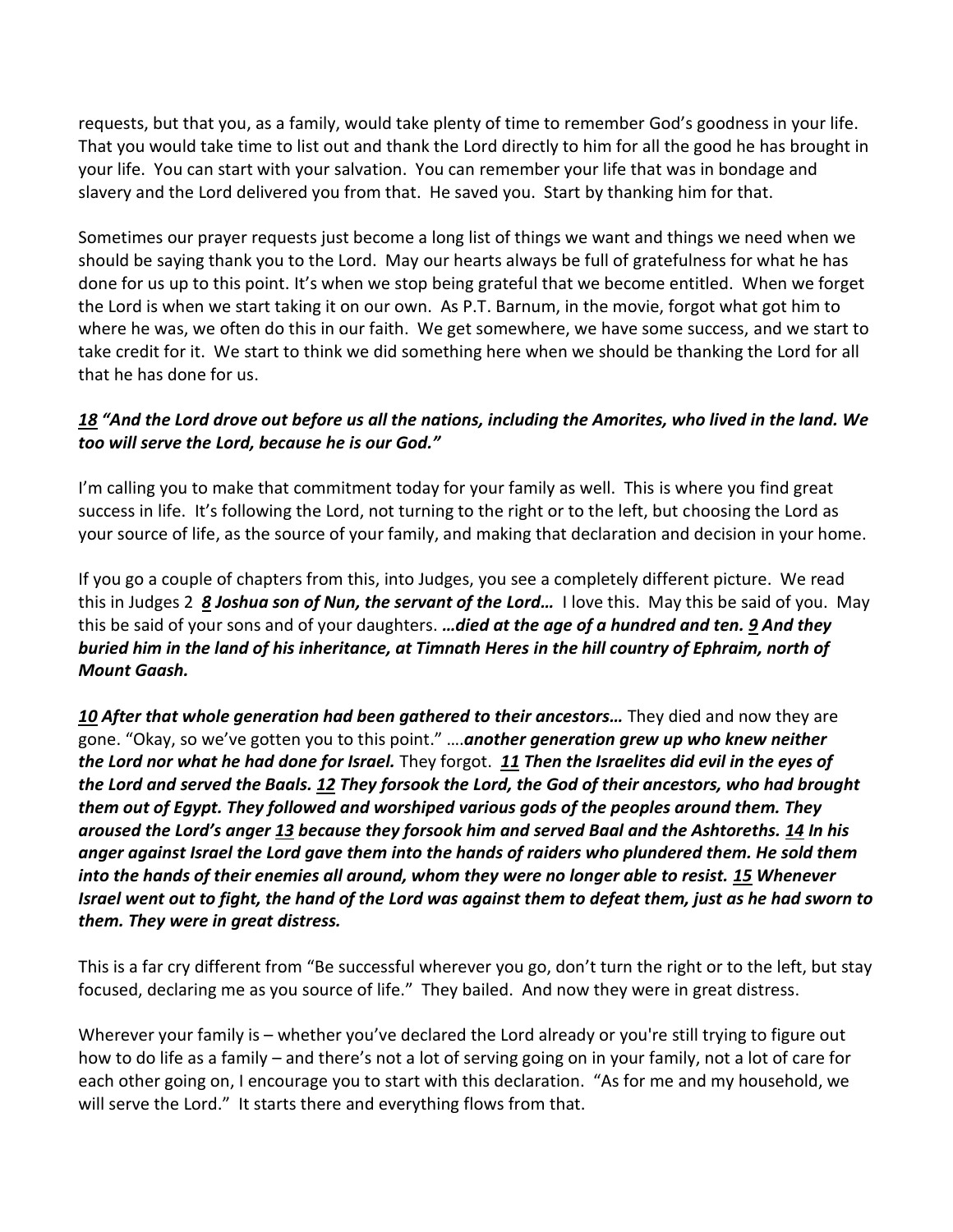To put this in a practical application, years ago, Gary Smalley taught my family how to do this. He encouraged our family to write a family constitution. We did this when our kids were five and seven years old. We sat down and we wrote our declarations, our decisions as a family. What do we believe? Who is our source? What will we live by? Ours is ten points. You're welcome as I go through these to steal ours, edit them, make them your own. If you have small children, maybe do three or four to get started and then let them add to them throughout the years.

Last night, after dinner, we pulled out the family constitution. I asked Carson to read the first five and discuss and then Corynn to do the last five. As we read through them, we asked where we need improvement? What have we let slip? As we talk about core values, this constitution serves as our declaration, our decisions, our core values. We don't pull it out and read it every single day to make sure we're following it. It has become part of the fabric of our family.

Last night, we looked at some points to say, "Hey, we need to do a better job at that, we've let that one slip, and we could get better at that one."

If you've never a family constitution, do it on the back of a napkin at lunch, pull out a writing pad, a journal. Some of you might want to type this out and print it and put it up on the wall or on the refrigerator, but gather your family around the table and call it your congressional family meeting.

I'm going to run through these quickly and show you what we mean. The first one we all had to decide individually. It required each person in the family making the decision for themselves and then collectively. Since everyone in our family has placed faith in Jesus, collectively, we are able to say,

**1. We will love the Lord with all of our heart, soul, mind, and strength**. In Deuteronomy 6, we read, *[4](https://www.studylight.org/desk/?q=de%206:4&t1=en_niv&sr=1) Hear, O Israel: The Lord our God, the Lord is one.* There is a God, there's only one God, he is the Lord, and in our family – we declare it in our family, and we hope you declare it in your family – that there's only one God, he is the Lord, and he is our Lord. *[5](https://www.studylight.org/desk/?q=de%206:5&t1=en_niv&sr=1) Love the Lord your God with all your heart and with all your soul and with all your strength.*

We read in Matthew 22, *[37](https://www.studylight.org/desk/?q=mt%2022:37&t1=en_niv&sr=1) Jesus replied: " 'Love the Lord your God with all your heart and with all your soul and with all your mind.'* Number one at the top of the list, make this declaration that Amy is not my source of life, Carson is not my source of life, Corynn is not my source of life. Jesus is my source of life. And everything we talk about from here on out flows from that decision.

**2. We will speak words of high honor over each every day**. And our clothes. We are now speaking gracious words over our shirts that brought us joy. Proverbs 16 – *[24](https://www.studylight.org/desk/?q=pr%2016:24&t1=en_niv&sr=1) Gracious words are a honeycomb, sweet to the soul and healing to the bones.* We just decided as a family… You experience this in your home. The world throws plenty at us. There is plenty of nastiness out there. There is plenty at school and at work and on the road of people coming at your throat. May your home be a home of honor, a home of high value where you are speaking a blessing over each other. Our family does that high/low thing at some meals. Give me the high of your day. Give me the low of your day. If somebody has a low, spend some time with that person. If you can tell that low has really hurt them, it cut them deeply,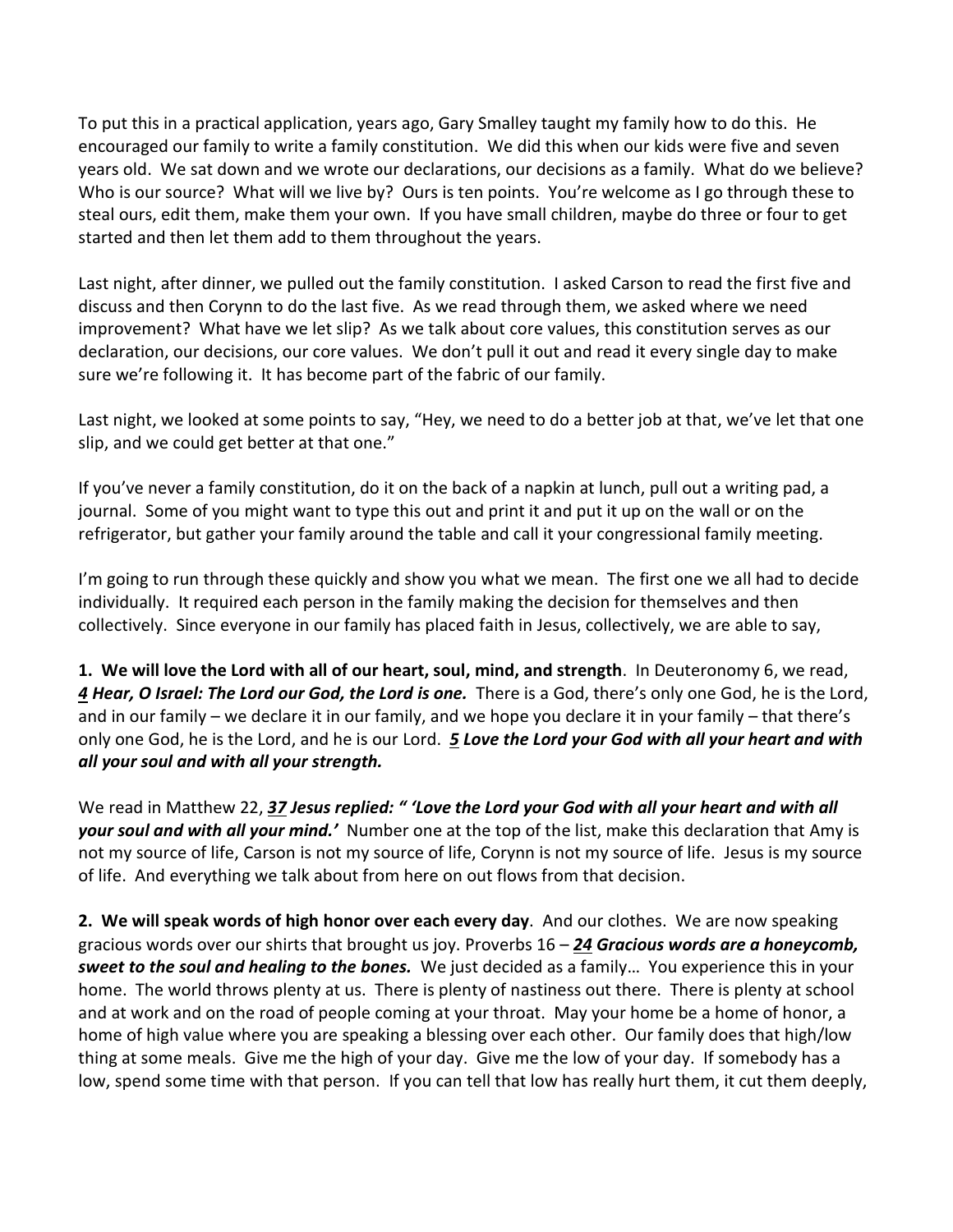if someone comes in and they feel torn down, may your home, your table, your family room, your car be a place of high honor.

**3. We will read and memorize scripture together**. 2 Timothy 2 – *[15](https://www.studylight.org/desk/?q=2ti%202:15&t1=en_niv&sr=1) Do your best to present yourself to God as one approved, a worker who does not need to be ashamed and who correctly handles the word of truth.* Around when we started this, our kids were five and seven and we had been through the kid's devotional Bibles. Amy and I sat down, and Stephanie Watson illustrated, but we did these A to Z devotional cards. If you are new to our church and you've never received a set of these or you're brand new today and you fill out the card at the Welcome Center, a lot of times they give you a gift and it's a book, but today they will give you these cards. A is *Go the ant you sluggard; consider his ways and be wise.* B is *Kind words are like honey; sweet to the soul, healthy to the body.* A lot of our family constitution is in these cards, but I'm tell you if you start this when your kids are young and start at A every night and go up to the next letter, they can have dozens of passages of scripture memorized.

**4. We will pray together every day.** 1 Thessalonians 5 – *[17](https://www.studylight.org/desk/?q=1th%205:17&t1=en_niv&sr=1) pray continually…*Again, we're not legalistic with any of this, but we do pray together every single day. Most nights, it's each member of the family praying as we pray. There are some nights we all walk in and just put our heads down on the bed because we're so wiped out and one of us may pray that night. But prayer has always been of value. I want to encourage you. For some, this is a great starting point. This may be number two on your list.

Years ago, when we challenged families to do this, there was one friend of mine in here that had never prayed with his family. He told me the next week that he walked into his teenage daughter's room. He couldn't even look at her because he didn't even know where to begin. He said, "I don't have a strong prayer life." He's a new believer just being discipled and learning how to do it. He asked his daughter, "I don't know… You want to pray or something?" He didn't give her enough time to respond when he said, "We can do it later. We can do it before bed" and he started to walk out. He couldn't get out of he room because his daughter said, "Dad… I would love that."

If I could just encourage dads in here, single parents in here, just sit down and pray as a family.

**5. We will offer grace for mistakes and avoid repeating the same mistakes**. Proverbs 26 – *As a dog returns to its vomit, so fools repeat their folly.* We want to be a gracious family, but we want to learn from our mistakes to the point we don't keep repeating them. That's the foolish living that we're trying to avoid. Because we're taking you up to here, but we're not going with your to there, we want you to take this with you.

We went to a movie. I think it was a Christmastime. My parents don't go to movies. They're independent, fundamental, pre-millennial, King James version only… No, that's not why they don't go to movies. But my dad would just rather watch stuff at home. We talked them into going to a movie, so we took Amy's parents and my parents. It was probably the only movie my dad had been to in the last year, maybe for two years. It was awful, like disgusting in the first few minutes. I hopped up and I looked at my parents and said, "Hey, we're out of here." I always hate doing that because many of you were in there enjoying the movie. I'm leaving because I'm not going to sit there and subject myself to it;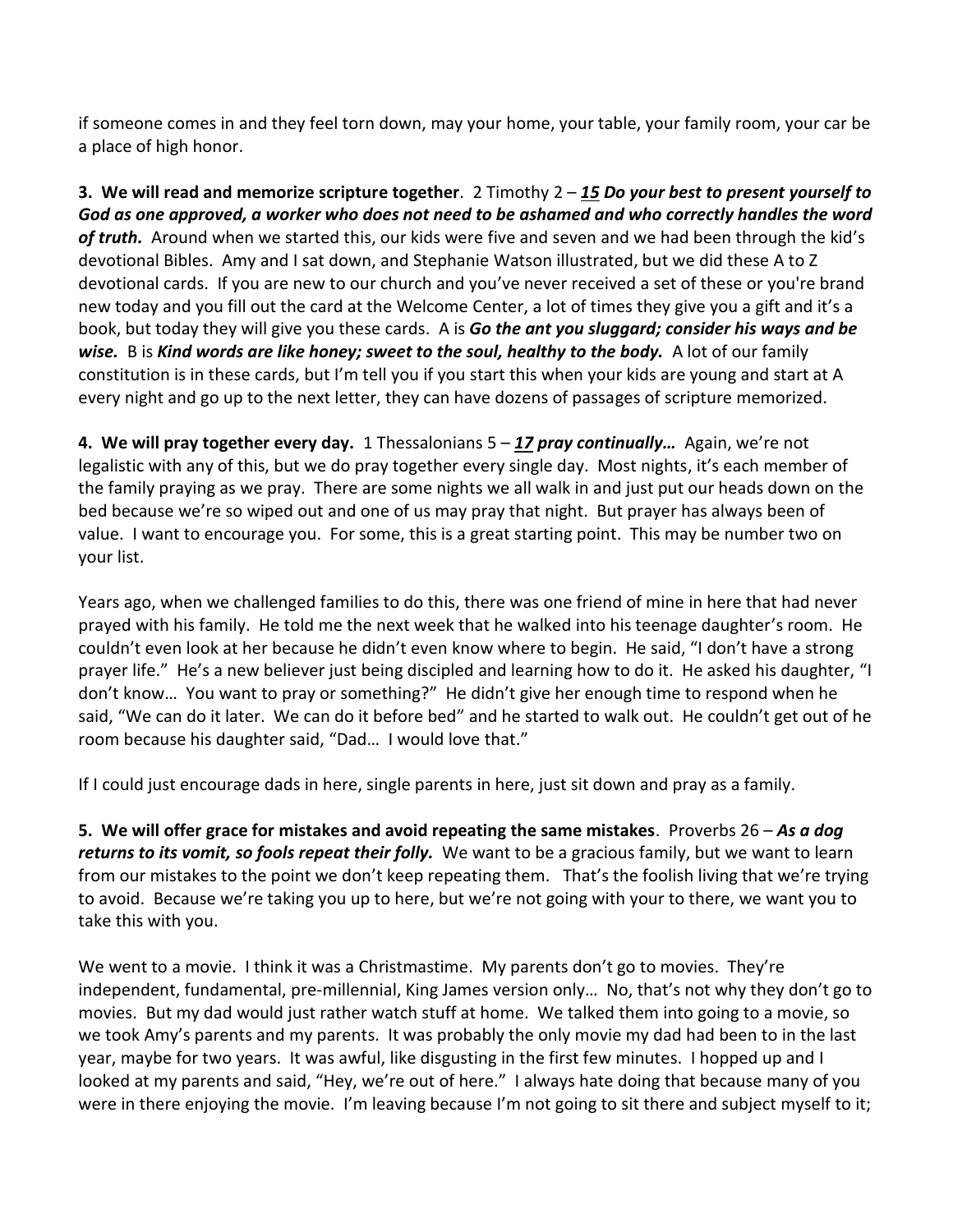it was trash. Carson and I had the conversation again yesterday. I said, "It's easy for me to put laws and rules down in the home to say that at 13 and 15, you will not watch this movie or this rating, but I'm preparing you for this day where I've taken you to hear and now your going to go there. I hope you want to walk out of the movie. I hope you're the one that wants to do this. Right now, Carson is going *you're sounding a little fundamentalist, Dad*. But that you would make these decisions. I can have rules, but I'm moving from a parent of control… My kids are at the teenage level. I want to be a parent of influence.

**6. We will work hard, give generously, save wisely, and spend sensibly**. Long before I ever heard the name Dave Ramsey, I heard the name Ron Cunningham, and this was his list. We would go mow a lawn at a neighbor's yard at five years old and the grass would be three feet high. You know what I'm talking about; you mowed two feet and you backed up a foot and you shake the mower out. My dad would howl watching my brother and I do this. We'd made ten bucks, paid him five bucks for renting his mower and then he'd say, "Okay, here's your tithe, here's what's going to missions, here's what's going to a savings account, and now here is what you can spend."

Proverbs 6 – *[6](https://www.studylight.org/desk/?q=pr%206:6&t1=en_niv&sr=1) Go to the ant, you sluggard; consider its ways and be wise!* Proverbs 11 – *[25](https://www.studylight.org/desk/?q=pr%2011:25&t1=en_niv&sr=1) A generous person will prosper; whoever refreshes others will be refreshed.* Proverbs 21 – *[20](https://www.studylight.org/desk/?q=pr%2021:20&t1=en_niv&sr=1) The wise store up choice food and olive oil, but fools gulp theirs down.* That you and I would be in the home, working hard and giving generously and saving wisely, and spending sensibly.

**7. We will love and support and serve our church**. Matthew 16 - *[18](https://www.studylight.org/desk/?q=mt%2016:18&t1=en_niv&sr=1) "And I tell you that you are*  **Peter, and on this rock I will build my church, and the gates of Hades will not overcome it.<sup>"</sup> Some of** you have jumped from church to church to church and in the process, your jadedness has been passed onto the heart of your children. Amy and I have just made the decision. We want to love, support, and serve. When we started Woodland Hills, we asked the Lord to let this be our last church that we are serving. I want that. It's not that I can't do something else. The Lord may call me to do something else, but we don't want to raise kids that are jaded. We want our children leaving Woodland Hills with the desire to serve the local church, not just loving Jesus, but loving Jesus and his bride.

**8. We will laugh together every day**. This one won't shock you. Proverbs 17 – *[22](https://www.studylight.org/desk/?q=pr%2017:22&t1=en_niv&sr=1) A cheerful heart is good medicine, but a crushed spirit dries up the bones.* We've made laughter a value in our home. And we have a 13 years old professional comedian on staff at our home that is good for us because as we grow… As we take on responsibility as adults, as parents, and we put braces and clothes on our children, the responsibility can weigh us down and sometimes it is a heart of a child in a home that helps lighten that home.

**9. We will take 100% personal responsibility for our emotions, words, and actions**. Proverbs 4 – *[23](https://www.studylight.org/desk/?q=pr%204:23&t1=en_niv&sr=1) Above all else, guard your heart, for everything you do flows from it.* Every word you speak and every action you take flows from the heart. We started very young teaching this to our kids. I encourage you to do it. I'd ask Carson when he was five or six, "Whose responsible for your heart?" He'd say, "I am responsible for my heart." "How much are your responsible for your heart?" "I am 100% responsible for my heart." "How much is your sissy responsible for your heart?" "She is 0% responsible for my heart." That the kids would own it and not blame one another.